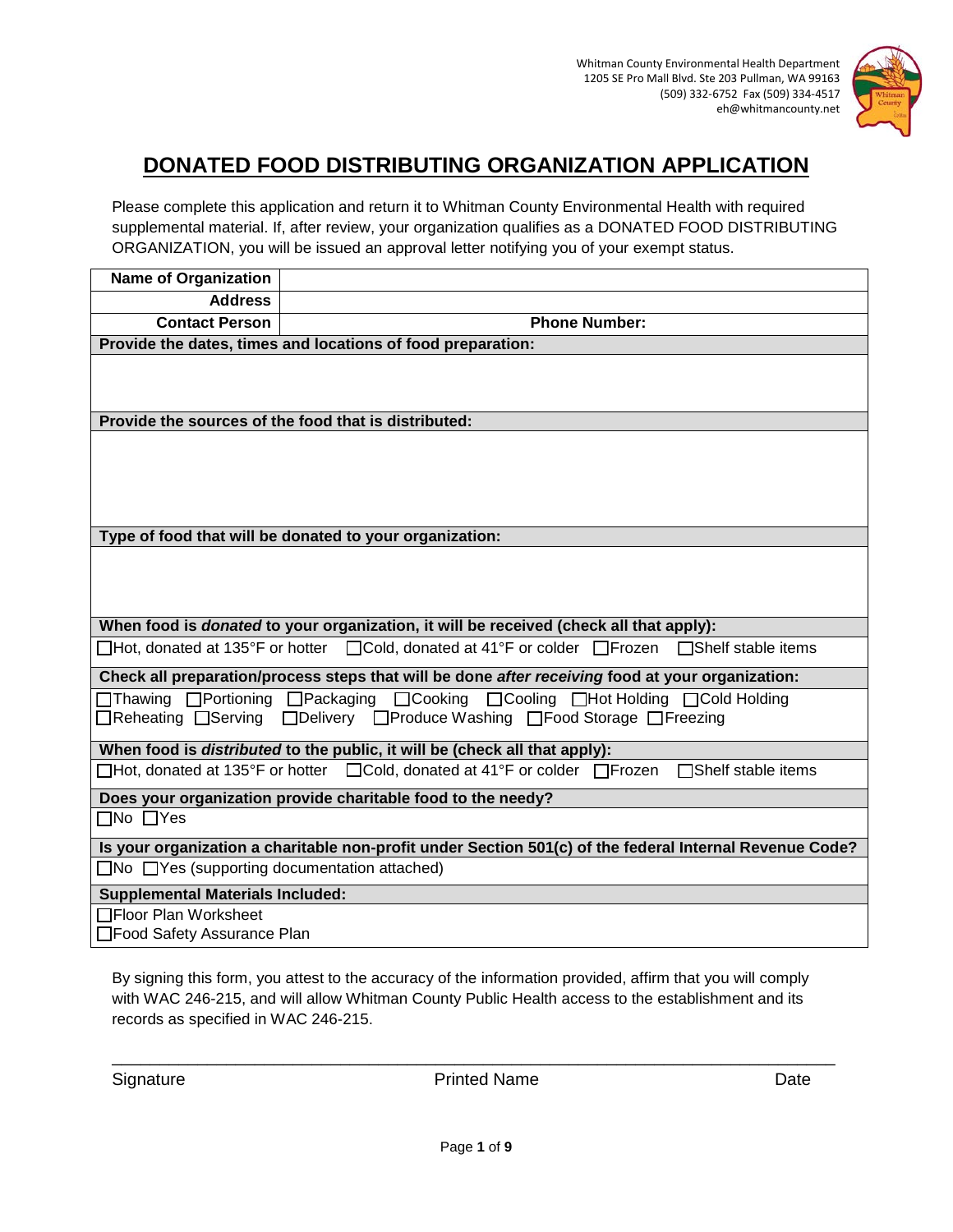

# **FLOOR PLAN WORKSHEET**

- **1. Sketch the top view (overhead) of your kitchen in the box below.**
- **2. Identify and label features including:** hand wash facilities, cooking equipment, hot and cold holding equipment, refrigeration, worktables and preparation areas, storage areas, sanitizing solution bucket locations and serving areas.
- **3. Fill out the check list below,** accurately assessing what kitchen features are present in your facility.

| Yes | No. |                                                                                           |
|-----|-----|-------------------------------------------------------------------------------------------|
|     |     | Plumbed sink (2 compartments or more)                                                     |
|     |     | Dedicated hand wash sink (hot and cold running water, soap, paper towels or air drier)    |
|     |     | Sanitizer available on site at all times (bleach)                                         |
|     |     | Dish and utensil cleaning capabilities and supplies (dishwashers, 3-compartment sink)     |
|     |     | Refrigerators that maintain ≤41°F, and a thermometer in each refrigerator                 |
|     |     | Ovens with ventilation (hood)                                                             |
|     |     | Dry storage areas that are free from contamination (pests, excessive moisture)            |
|     |     | Easily cleanable surfaces in food preparation areas (no cracks, no carpet, sealed floors) |
|     |     | Regular garbage pick-up                                                                   |
|     |     | Covered lighting                                                                          |
|     |     | Ability to securely lock food product in location (not accessible to the public)          |
|     |     | All equipment is Commercial (NSF/ANSI certified or equivalent)                            |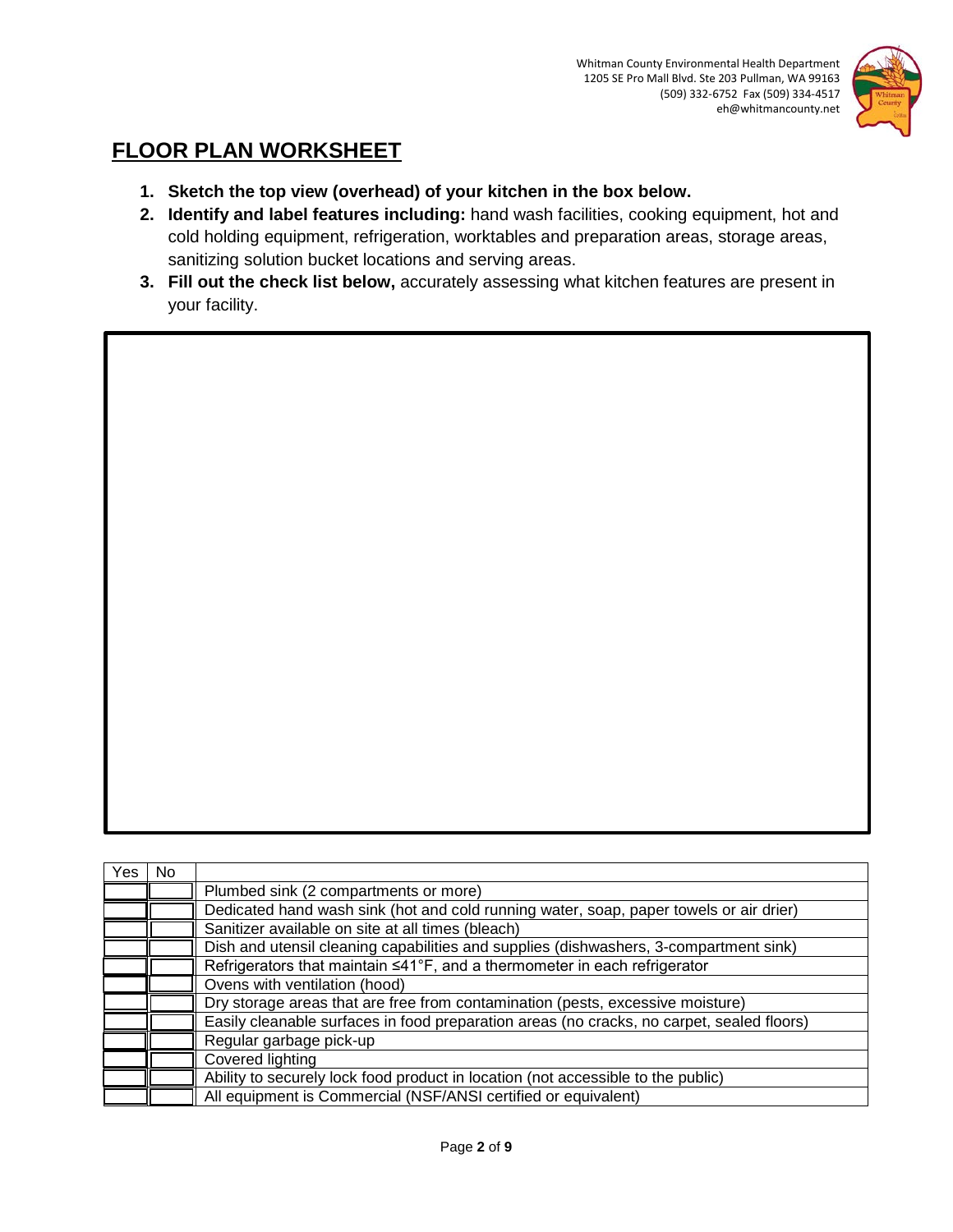

# **FOOD SAFETY ASSURANCE PLAN**

The below items are required to assure food safety in a Donated Food Distributing Organization. Please review all Food Safety Assurance items. Sign and return this form to Whitman County Environmental Health.

## **Receiving Food – Food Condition**

The person in charge of a DONATED FOOD DISTRIBUTING ORGANIZATION shall ensure that foods are inspected upon receipt and information is obtained from donors in order to determine:

- Source of the food
- How the food is kept free from contamination during storage, preparation and transport
- How, where, and when the food is prepared
- How the food is kept hot or cold
- How long the food is kept in the temperature zone
- Surplus foods have not been previously served to a person
- Common name of a dry food staple, if repacked from the original container

### **Food Labels – Alternative labeling**

The person in charge of a DONATED FOOD DISTRIBUTING ORGANIZATION may distribute packaged foods without complete label information on each individual container, provided that:

- Each container is labeled with the common name of the food
- The label information is on the master carton or is posted in plain view on a card, sign, or other method of notice at the point of distribution to the consumer

### **Record Keeping – Receiving record**

The person in charge of a Donated Food Distributing Organization receiving potentially hazardous foods or foods that are not potentially hazardous, ready-to-eat foods not prepackaged in a food processing plant shall:

• Keep records for 30 days documenting the source, quantity, type, and receiving dates of the food.

By signing this form, you affirm that you will comply with WAC 246-215 by developing the above standards and protocol's in your DONATED FOOD DISTRIBUTING ORGANIZATION.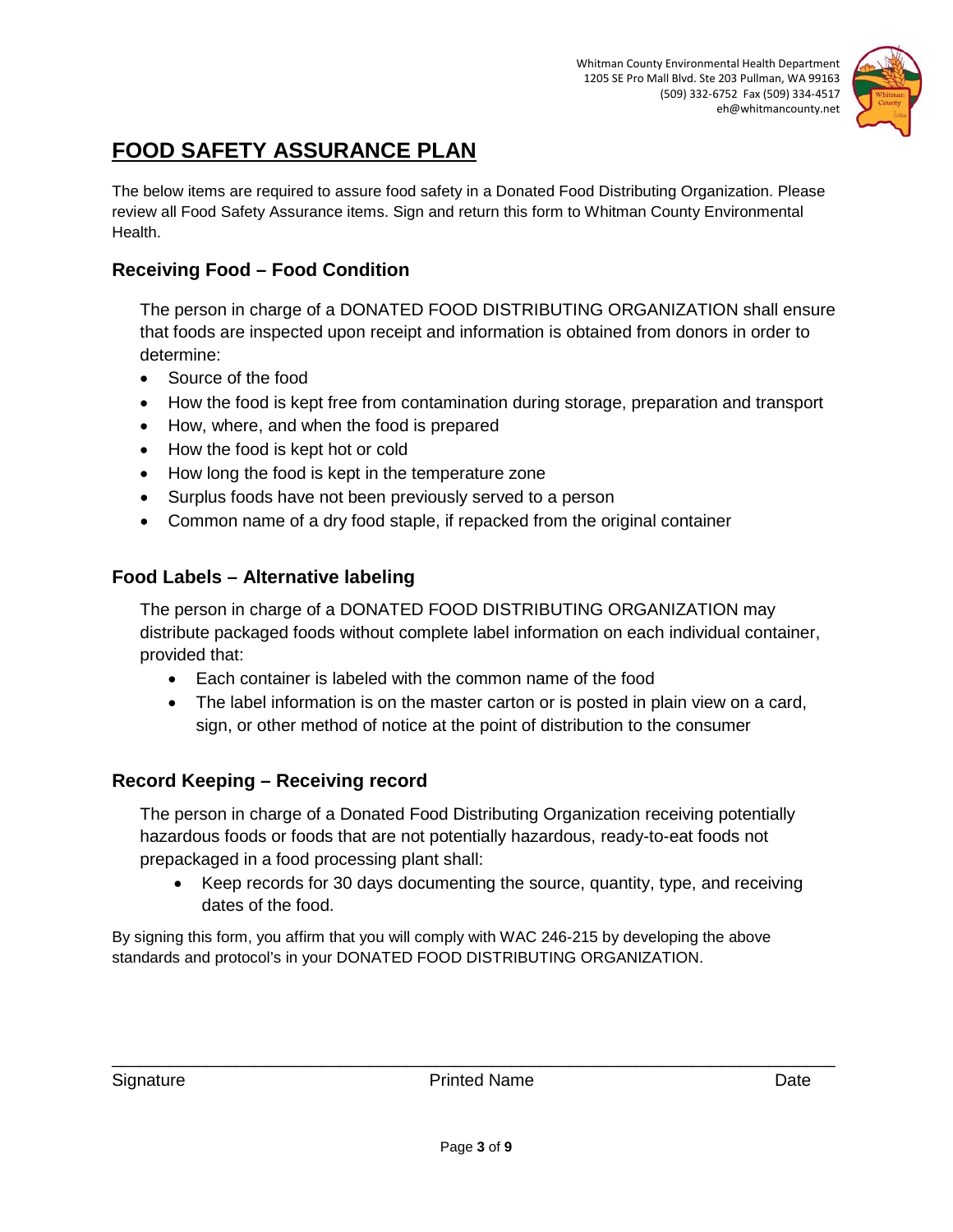

# **DEFINITIONS**

**"DONATED FOOD DISTRIBUTING ORGANIZATION"** means a charitable non-profit organization under Section 501 (c) of the federal Internal Revenue Code that distributes food free of charge to the needy, as defined by WAC 246-215. This category allows qualifying nonprofit organizations to operate exempt from permit. Approved DONATED FOOD DISTRIBUTING ORGANIZATION's must have sources of donated food and any food processing procedures approved by Whitman County Environmental Health.

**"DONOR"** means a person, corporation, or other organization that donates food to a DONATED FOOD DISTRIBUTING ORGANIZATION under all provisions of chapter 69.80 RCW, known as Good Samaritan Food Donation Act, as defined by WAC 246-215. Potential donors must be identified and approved by Whitman County Environmental Health in order to donate to a DONATED FOOD DISTRIBUTING ORGANIZATION.

**"DONOR KITCHEN"** means a kitchen that is used by a donor to handle, store, or prepare food for donation to needy persons through a DONATED FOOD DISTRIBUTING ORGANIZATION and which is not a residential kitchen in a private home, as defined by WAC 246-215. Potential donor kitchens must be identified and approved by Whitman County Environmental Health in order to provide food to a DONATED FOOD DISTRIBUTING ORGANIZATION.

# **FOOD SUITABLE FOR DONATION**

## **Home-Prepared Foods**

DONATED FOOD DISTRIBUTING ORGANIZATIONS are not allowed to accept or serve most types of home prepared foods. However, homemade baked goods that do not need refrigeration to remain safe (such as cookies, cakes, fruit pies, and breads) may be received from DONORS.

## **Commercially Packaged Foods Not Needing Refrigeration**

The donation of commercially canned, boxed, and otherwise packaged foods is encouraged.

## **Fresh Produce Donations**

Food donations may include fresh produce, including home-grown fruits and vegetables. Fresh produce should be protected from contamination and receive final preparation, such as washing and cutting, in a DONOR KITCHEN or licensed kitchen.

# **Food Prepared in a DONOR KITCHEN**

Except for baked goods (such as bread, cookies, and fruit pies), DONATED FOOD DISTRIBUTING ORGANIZATIONS may not accept foods prepared in a home kitchen. Instead, foods for donation should be prepared in either a DONOR KITCHEN or a commercial food establishment, such as a restaurant.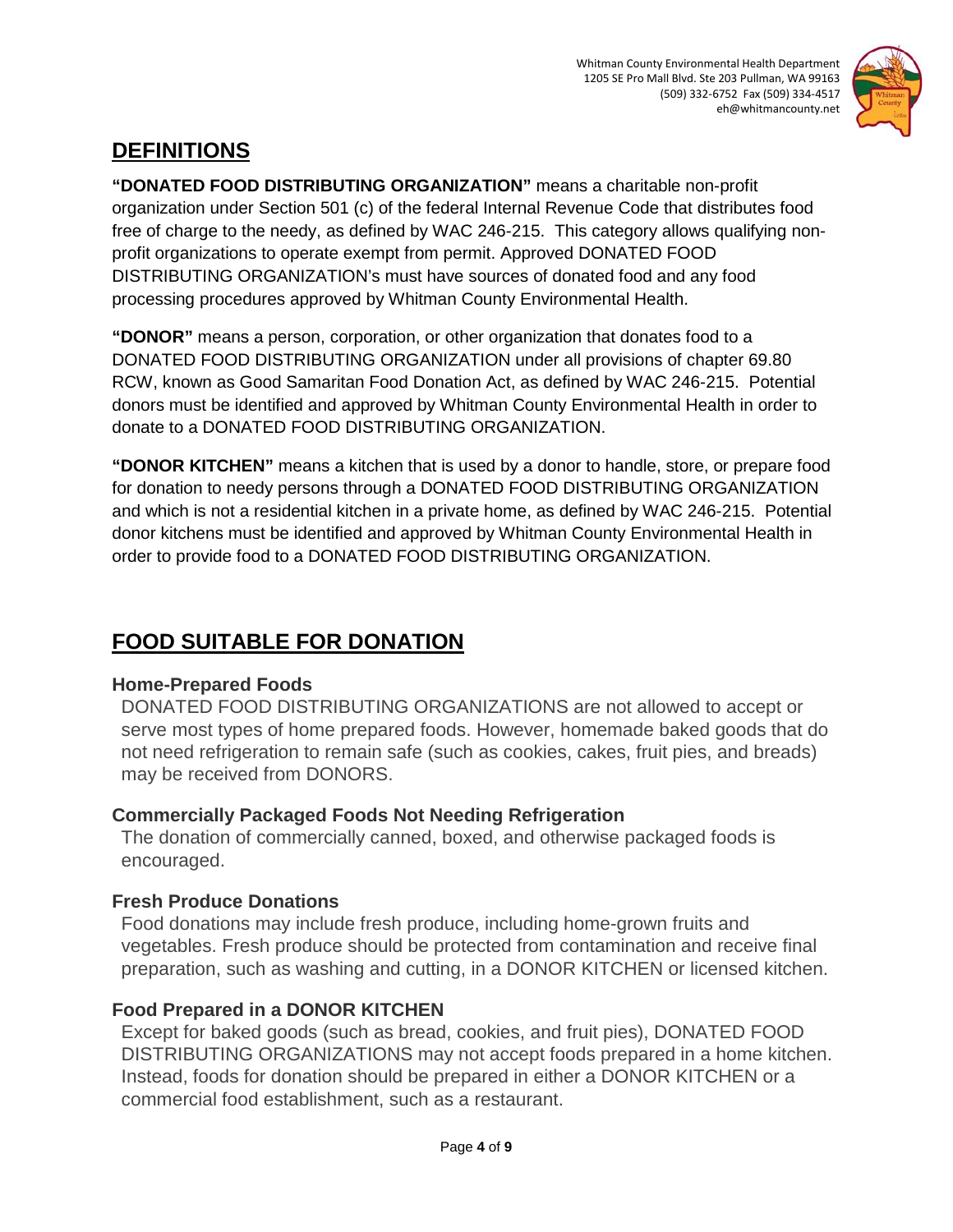Whitman County Environmental Health Department 1205 SE Pro Mall Blvd. Ste 203 Pullman, WA 99163 (509) 332-6752 Fax (509) 334-4517 eh@whitmancounty.net



A DONOR KITCHEN is a publicly available kitchen in a faith-based organization, community center, or other site. The DONOR KITCHEN does not need to have a health permit, but must have basic facilities such as adequate handwashing, dishwashing, refrigeration, and cooking equipment. It must have a safe water supply, be protected from weather and animals, and be cleaned before food preparation starts.

### **Uninspected Meat Donations**

Meat from game animals may be donated to a charitable organization if approved by the local health agency and if donated by a law enforcement officer or a person with a valid hunting license issued by the Washington Department of Fish and Wildlife. A meat cutter approved by the local health agency must process the game meat. The meat needs to be labeled: "UNINSPECTED WILD GAME MEAT, THOROUGHLY COOK TO 165°F

INTERNAL TEMPERATURE."

Livestock, poultry, or rabbits may be donated alive to a charitable organization if raised by a member of an approved youth club, such as 4H. A meat cutter approved by the local health authority must process the livestock, poultry, or rabbit meat. The meat needs to be labeled: "UNINSPECTED MEAT, THOROUGHLY COOK TO 165°F INTERNAL TEMPERATURE."

### **Food Donation by Licensed Food Establishments**

Licensed food establishments are encouraged to donate surplus foods to DONATED FOOD DISTRIBUTING ORGANIZATIONS. Because licensed food establishments have commercial-grade equipment, unlike many DONOR KITCHENS, these may safely include foods that have gone through typical multiple food preparation steps and handled with the same consideration for safety as the food sold to customers.

Perishable foods past the original manufacturer's "sell by" (or "best if used by") date are suitable for donation, but not foods past a "use by" date. Other items not suitable for donation include foods that have been temperature abused; foods that have been served to a customer's table; spoiled foods; foods exposed to potential contamination by severe package damage; and sharply dented or rusty cans.

### **Food Donation by Food Processors**

Food processors are encouraged to donate foods that may not meet their specifications for reasons that do not affect food safety, such as package printing errors. Each food package may lack complete labeling required for commercial distribution, as long as the charitable distributing organization is given enough information to mark each container with the common name of the food. At least one accurate, complete label must be provided with each master carton.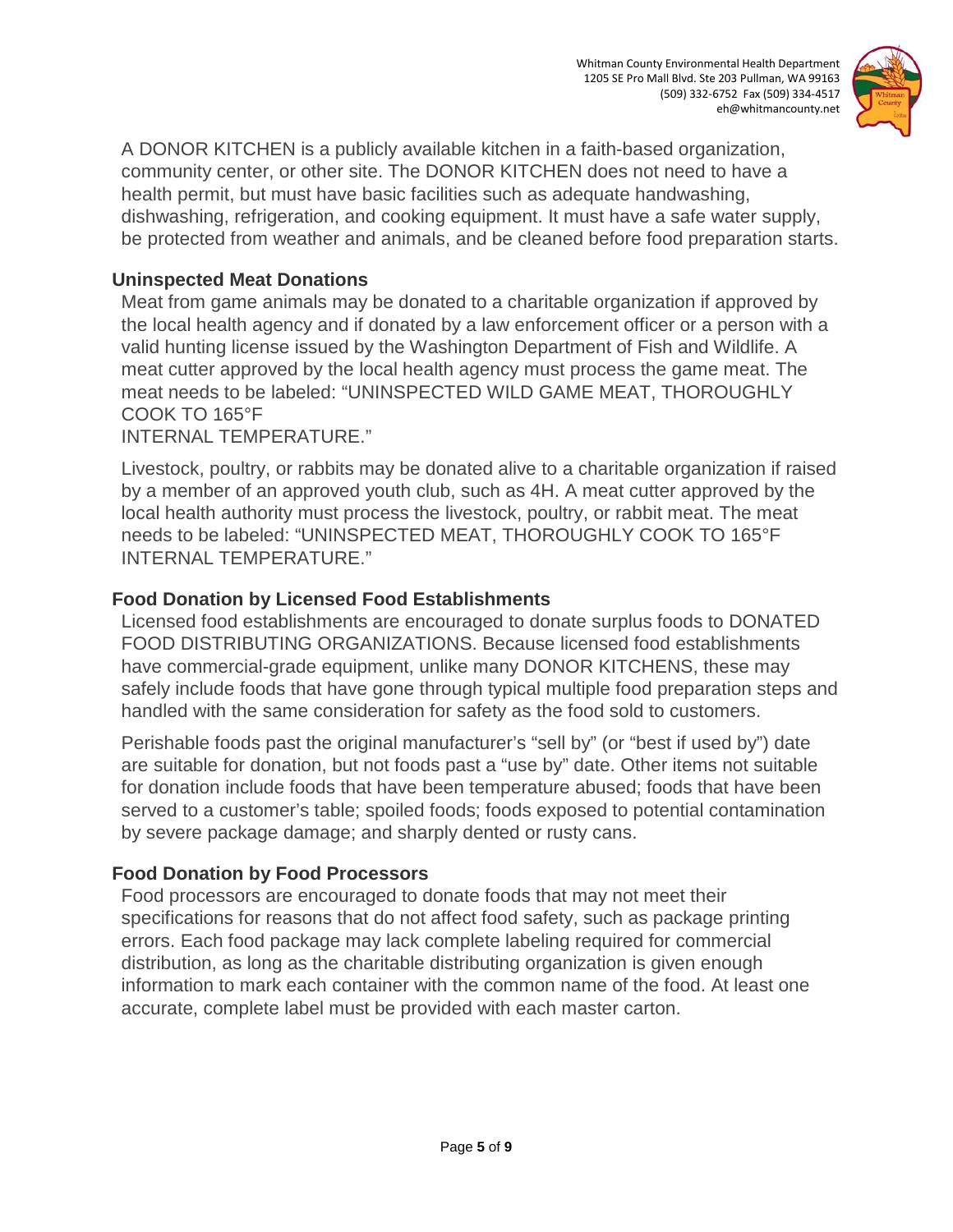

### **Distressed Foods**

Foods that have been stored for a long time, gone through a fire, or suffered another disaster may still be safe. Contact the food safety program of the local health agency to see if these foods can be safely donated under the specific circumstances involved.

*Important Note:* Before making your donation, contact the DONATED FOOD DISTRIBUTING ORGANIZATION to make sure they will accept the type of food you intend to donate.

# **FOODS UNSUITABLE FOR DONATION**

- Certain foods are not suitable for donation because of safety concerns. These foods include:
- Home canned, vacuum-packed or pickled foods.
- Foods in soiled containers.
- Perishable foods past a "use by" date, unless frozen.
- Foods in sharply dented or rusty cans.
- Foods in opened or torn containers exposing the food to potential contamination.
- Unpasteurized milk.
- Foods with an "off" odor.
- Foods prepared, cooked, cooled, or reheated at home (except for baked goods).

# **SAFE FOOD HANDLING PRACTICES**

### **Training**

Although training is not a requirement for preparing food donations, food safety classes explain the food safety precautions required with feeding large groups. Many local health agencies, WSU Cooperative Extension offices, and food industry associations give short classes on food safety.

#### **Personnel**

A knowledgeable group leader with food safety training and a Washington State Food Worker Card, if possible, should be selected to organize the food preparation efforts. Children under 10 years old should only handle wrapped foods, raw produce, and raw dry food staples to limit the potential for food safety errors. Food workers who are ill should not handle or prepare food.

#### **Handwashing**

Proper handwashing facilities and supplies (soap, warm running water, and paper towels) must be convenient for all food handlers.

All food handlers should wash their hands before beginning work, and after: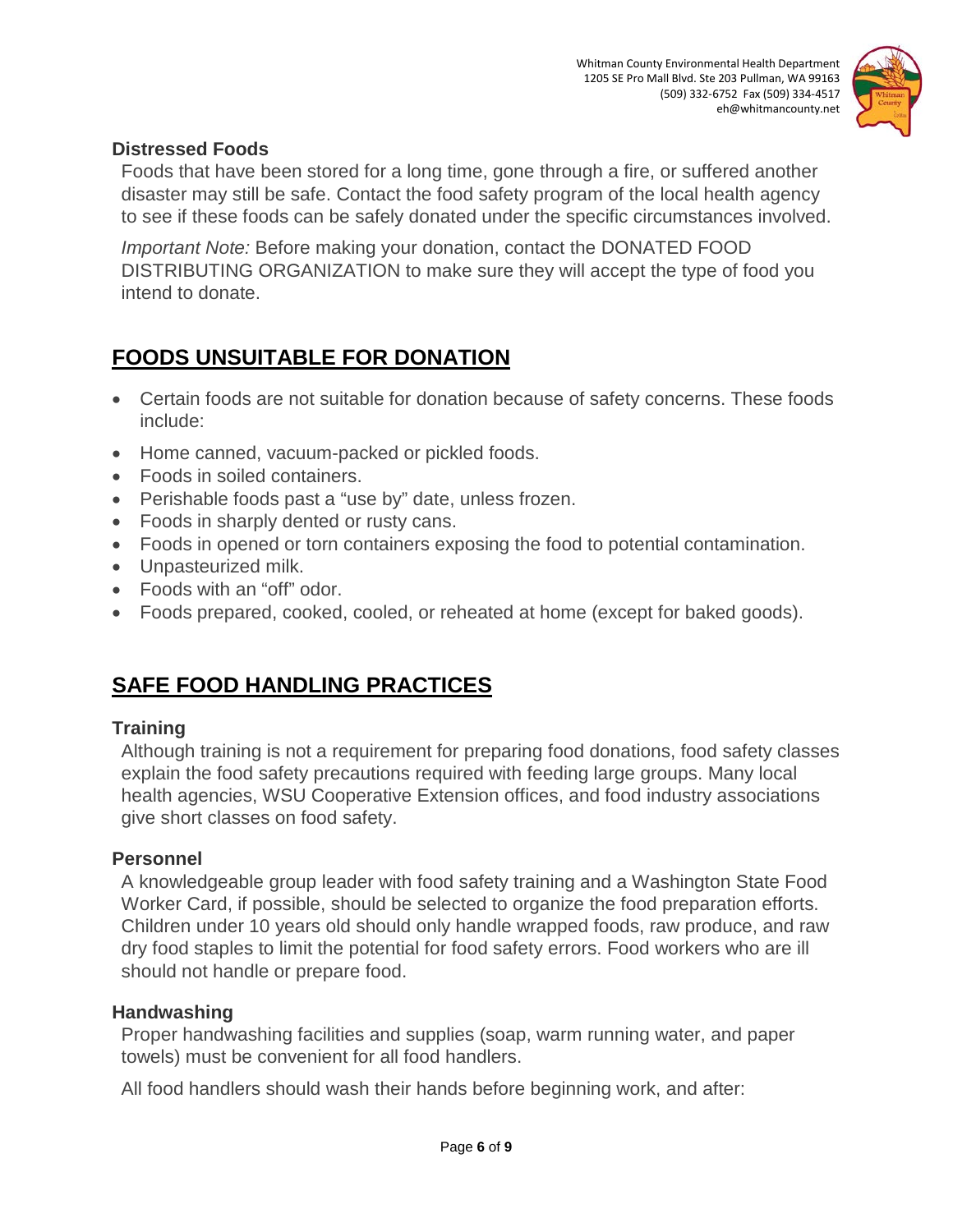

- Going to the restroom.
- Coughing or sneezing into their hands.
- Handling raw meat.
- Eating, smoking, or drinking.
- Caring for children.
- Hands become dirty.

### **Preventing Bare Hand Contact**

To prevent the spread of germs, it is important to keep bare hands from touching foods that will not be cooked or washed before being eaten. Utensils (such as forks, ladles, tongs, paper squares) or gloves can be used to prevent bare hand contact. Utensils need to be cleaned and sanitized between uses.

Food safety gloves are intended to protect the food from hand contact rather than to protect the wearer. Gloves need to be changed when they are torn or after tasks where they become soiled. A cut on the hand

should be covered by a clean bandage and a glove.

### **Food Storage**

Dry goods, canned food, and fresh produce may be stored in a private home away from pests, pets, and household chemicals. Commercially frozen food can be stored in a home-style freezer, as long as the food remains frozen hard. Other foods should be stored in a DONOR KITCHEN, rather than in a home.

Packaged food should be donated in its original, unopened packaging with ingredient labels. If bulk food staples such as flour, sugar, dry beans, and dry grains are repackaged for donation, the common name of the food item should be written on each container.

### **Food Transportation**

Temperature control and prevention of cross contamination are important food safety measures while transporting food. Potentially hazardous foods that need to be kept hot or cold need to be transported quickly in insulated containers that protect against contamination. Whenever possible, prepare and cook the food at the feeding location to reduce the food safety risk.

### **Potentially Hazardous Foods**

Certain foods, called potentially hazardous foods, let bacteria grow quickly. It is important to keep these foods at safe temperatures to prevent bacteria from growing.

Potentially hazardous foods include items such as meats, poultry, fish, eggs, dairy products, tofu, all cooked vegetables (including cooked beans, rice, and potatoes), seed sprouts, sliced melons, and garlic and other fresh herbs in oil mixtures.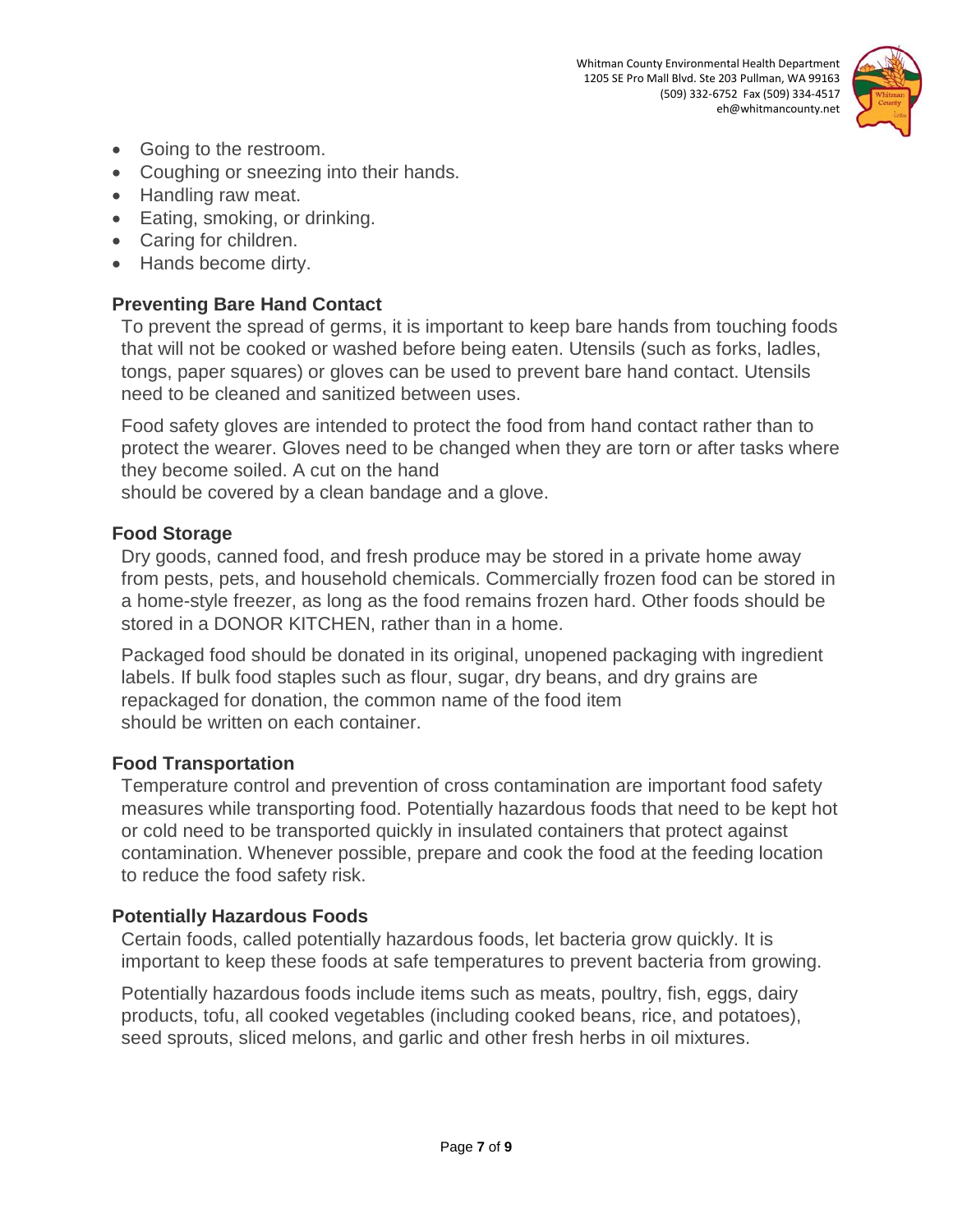

### **Temperature Danger Zone**

Potentially hazardous foods must be kept out of the danger zone (41°F - 135°F) for safety. A safe guideline is to make sure that food is not in the danger zone for more than 4 hours during all steps of handling, transportation, and serving. Foods should be discarded after 4 hours in the danger zone. Cook foods at the feeding site and serve them immediately, rather than cool the foods to reheat later.

Avoid cooling foods in a DONOR KITCHEN for later reheating. DONOR KITCHENS usually lack commercial-grade refrigeration capable of rapidly cooling large batches of food.

### **Cooking Temperatures**

Animal foods need to be cooked until well done. Using a metal stem thermometer to measure the middle of the food is the best way to determine complete cooking.

These following final cooking temperatures are recommended by the USDA.

- Eggs: 145°F (or until firm)
- Pork: 160°F
- Seafood: 145°F
- Ground Poultry: 165°F
- Beef: 145°F
- Casseroles, Poultry Stuffing: 165°F
- Hamburger: 160°F
- Whole Poultry: 180°F

### **Dishwashing**

Dishes need to be washed and sanitized between uses. An automatic dishwasher with a 155°F sanitizing cycle may be used. If dishes are cleaned by hand, a three-step process using three different basins should be used to (Basin 1) wash with detergent; (Basin 2) rinse off the detergent; and (Basin 3) sanitize. To make a sanitizer, mix one teaspoon of unscented chlorine bleach in one gallon of water. Dishes should be allowed to soak in the sanitizer for at least 30 seconds and allowed to air-dry after the sanitizing step.

### **Cross Contamination**

Cross contamination is when germs from raw foods are spread to other foods. Common causes of cross contamination include food worker hands, raw meats or poultry that drip on other foods, and countertops and cutting boards that are not properly cleaned between uses.

To prevent cross contamination:

- Store raw meats below other foods.
- Store raw produce away from washed, ready-to-eat produce.
- Thoroughly wash and sanitize surfaces that have touched raw meats and poultry.
- Wash hands often, especially after handling raw meats.